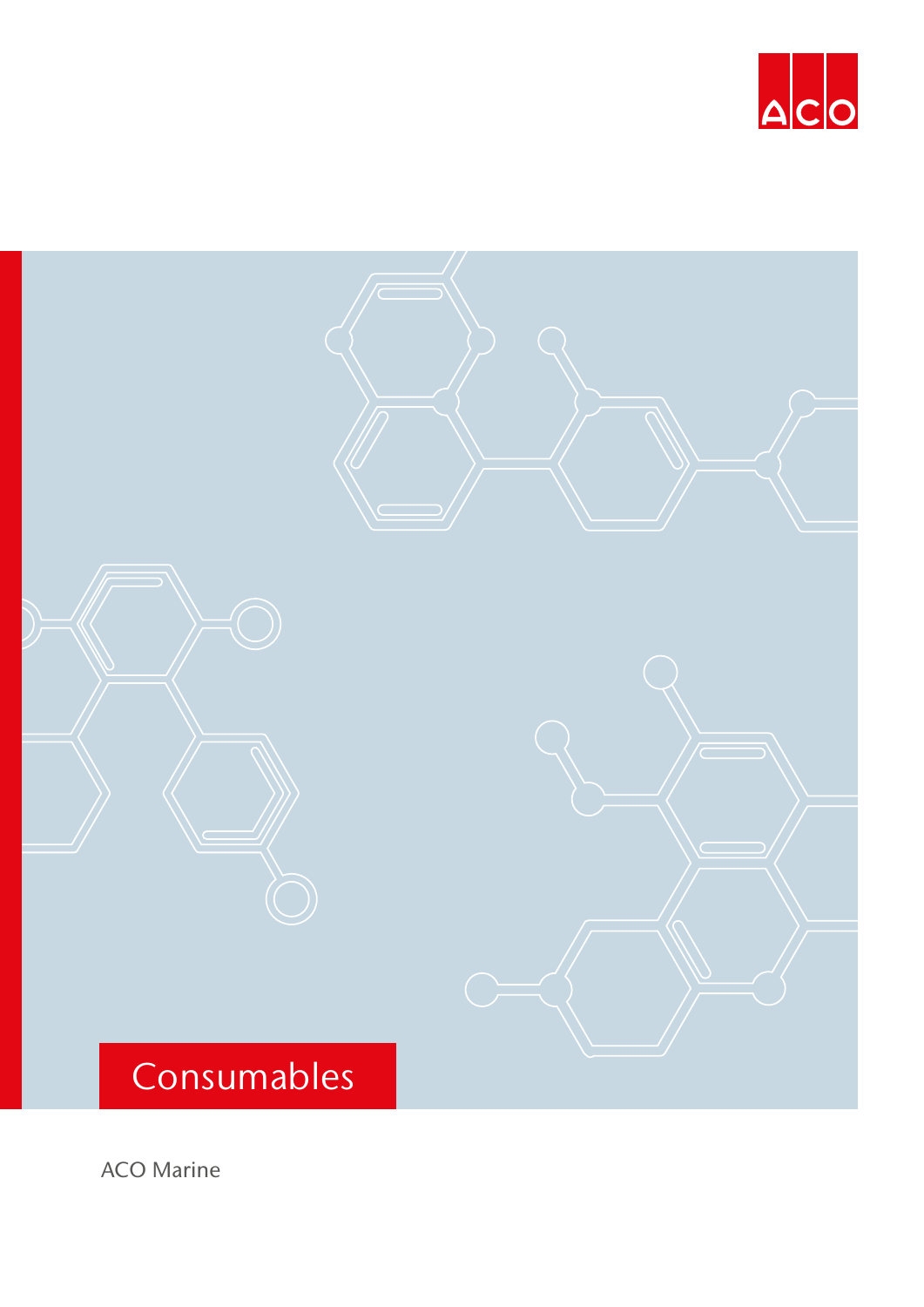Cleaning of wastewater, systems in gastronomy and industry with lower pH value, content disposal of grease traps (EL) and biodegradation of wide spectrum of organic matter - Liquid complex of bacteria cultures for professional use. Suitable for wastewater treatment plant with membrane cleaning.

Bacterial liquid mixture for suppressing and preventing foaming in wastewater treatment plants. Also suitable for sewage treatment plants with membrane cleaning. Non-chemical based. Supports biological processes. For long-term treatment.

Cleaning of wastewater systems in gastronomy and industry with lower pH value, content disposal of grease traps (EL) and biodegradation of wide spectrum of organic matter - Liquid complex of bacteria cultures for professional use.

Mixture of organic solvents and surfactants for preventing foaming in wastewater treatment plants. Agent is silicon and mineral oil free so it is suitable for sewage treatment plants with membrane cleaning.

# ACO Fat Burner ACO Bio Antifoam

| Product               | Suitable for | Use        | Article | Package | <b>Product</b> |                  | `uitable for<br><br><b>USC</b> | Article  | Package |
|-----------------------|--------------|------------|---------|---------|----------------|------------------|--------------------------------|----------|---------|
| <b>ACO Fat Burner</b> | Maripu       | )egreasing | COBG001 |         |                | ^^∩ Bio Antifoam | Antifoaming<br>Maripur         | MM002590 |         |



| <b>Product</b>        | <b>Suitable for</b> | Use       | Article | Package  | <b>Product</b> |         | Use       | <b>Article</b> | Parkan |
|-----------------------|---------------------|-----------|---------|----------|----------------|---------|-----------|----------------|--------|
| <b>ACO Clear</b>      | urease Trap         | Jegreasii | 49020   |          | .<br>-Antiloa. | Maripur | Antifoami | NM4931         | ا زے   |
| <sup>^</sup> CO Clear | Grease Trap         |           | 49022   | 20<br>ZU |                |         |           |                |        |





Health & Safety:

- $\blacksquare$  Contains enzymes and naturally occuring non-pathogenic bacterial cultures
- Non-flammable, biodegradable, non-toxic and totally safe when used as directed
- $\blacksquare$  Keep away from drinking water and foodstuff
- Store product in cool, dry place
- Wash hands after use

### ACO Clear ACO Antifoam ACO Antifoam ACO Antifoam ACO Antifoam ACO Antifoam ACO Antifoam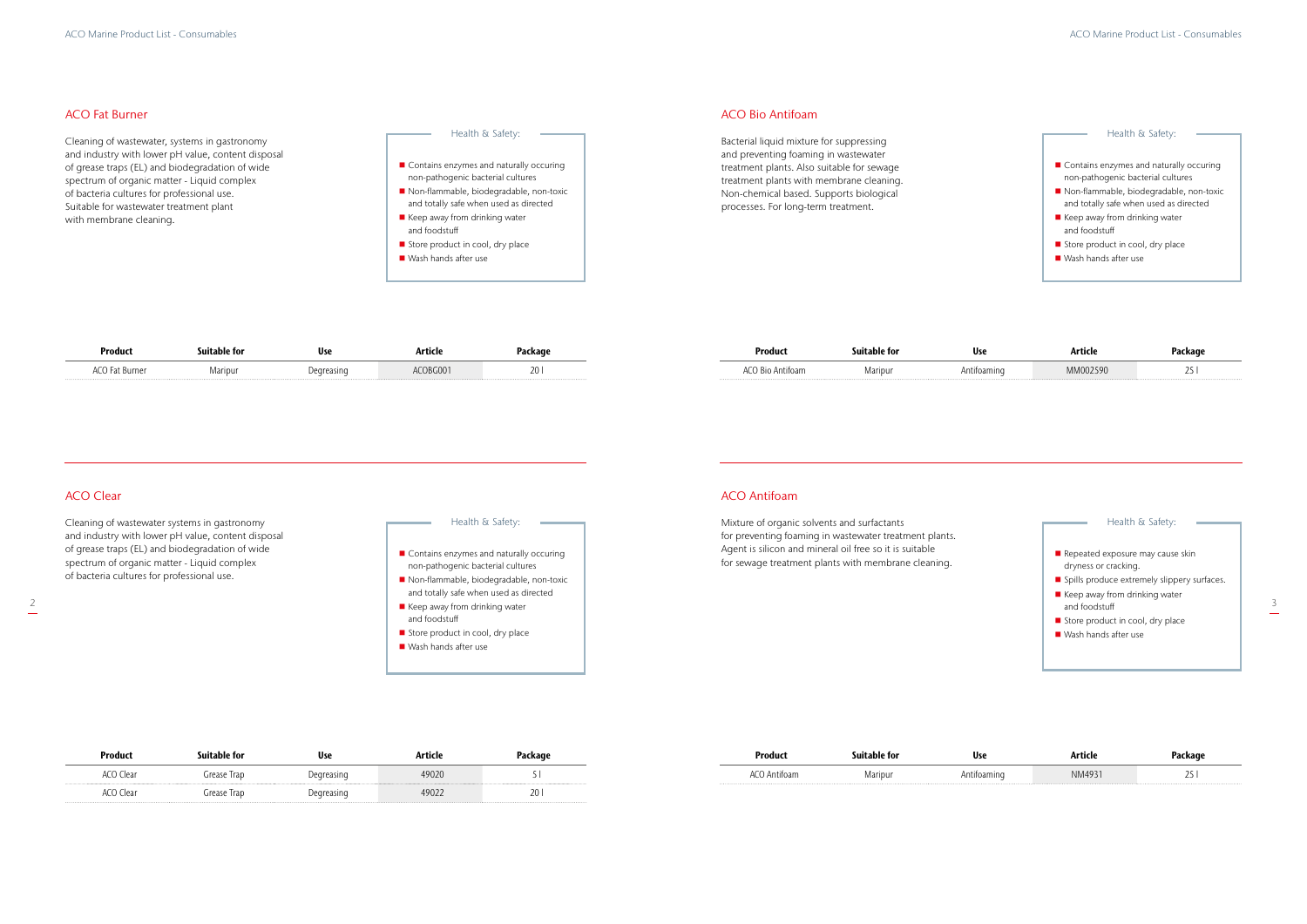Dry granular complex of bacterial cultures for professional use - contains hybrid bacterial cultures which have the ability to maintain activity of activated sludge in wastewater treatment plants. It is used for quick start of biological treatment in ACO Clarimar units or to support the growth and preservation of activated sludge in case of low organic load of ACO Clarimar and ACO Maripur units. Reduces BOD and COD levels and eliminates odors.

Liquid cleaning agent for descaling (pipes, porcelain, plastic, urinals, toilets, filters). Suitable for sewage treatment plants with membrane cleaning. Intended for sale to consumers as well as for professional/industrial use.



Oxidizing / bleaching powder: cleaning and washing on ships for professional dishwashers, waste maintenance etc. / Removes dirt and stains of organic origin. For professional / industrial use as well as consumer sales. Without perfumery and polish agent.





Liquid cleaning agent for removing of organic deposits and proteins. Suitable for sewage treatment plants with membrane cleaning. Intended for sale to consumers as well as for professional/industrial use.



## ACO Oxy Activ ACO Memcleaner Alkalic

| <b>Product</b>   | <b>Suitable for</b>        | <b>Use</b>                     | Article  | Package |
|------------------|----------------------------|--------------------------------|----------|---------|
| ACO Oxy<br>Activ | Washing<br>and<br>cleaning | For laundry and<br>dishwashers | MM002518 | 5 kg    |
| ACO Oxy<br>Activ | Washing<br>and<br>cleaning | For laundry and<br>dishwashers | MM002519 | 20 kg   |

- $\blacksquare$  HMay intensify fire; oxidiser (Ox. Sol. 2;H272)
- $\blacksquare$  Harmful if swallowed (Acute Tox. 4;H302)
- Causes serious eye damage (Eye Dam. 1;H318)
- P210 Keep away from heat, hot surfaces, sparks, open flames and other ignition sources. No smoking.
- **P220 Keep away from clothing and other** combustible materials.
- P280 Wear protective gloves/protective clothing/eye protection/face protection.
- P305+P351+P338 IF IN EYES: Rinse cautiously with water for several minutes. Remove contact lenses, if present and easy to do. Continue rinsing.
- $\blacksquare$  P370+P378 In case of fire: Use watter to extinguish.
- $\blacksquare$  P401 Store in accordance with in a dry place at temperatures not exceeding 40 °C.
- $\blacksquare$  EUH031 Contact with acids liberates toxic gas.

Product Suitable for Use Article Package ACO Hydropacks Maripur, Clarimar Additional Biology MM002517 10 bags 450 g each ACO Hydropacks Maripur, Clarimar Additional Biology MM002310 25 bags 450 g each

## ACO Hydropacks ACO Memcleaner Acidic



Health & Safety:

- $\blacksquare$  Contains enzymes and naturally occuring non-pathogenic bacterial cultures
- Non-flammable, biodegradable, non-toxic and totally safe when used as directed
- $\blacksquare$  Keep away from drinking water and foodstuff
- Store product in cool, dry place
- $\blacksquare$  Wash hands after use



Health & Safety:

|   | w<br>TO.<br>nіA  | в<br>ינ ש |              |  |
|---|------------------|-----------|--------------|--|
| . | ırıpur<br>$\sim$ | mmc       | $\mathbf{H}$ |  |

| Product                | Suitable for |                   | rticle  |  |
|------------------------|--------------|-------------------|---------|--|
| ACO Memcleaner Alkalic | Maripur      | Membrane Cleaning | MM0001  |  |
| ACO Memcleaner Alkalic | Maripur      | Membrane Cleaning | MM00047 |  |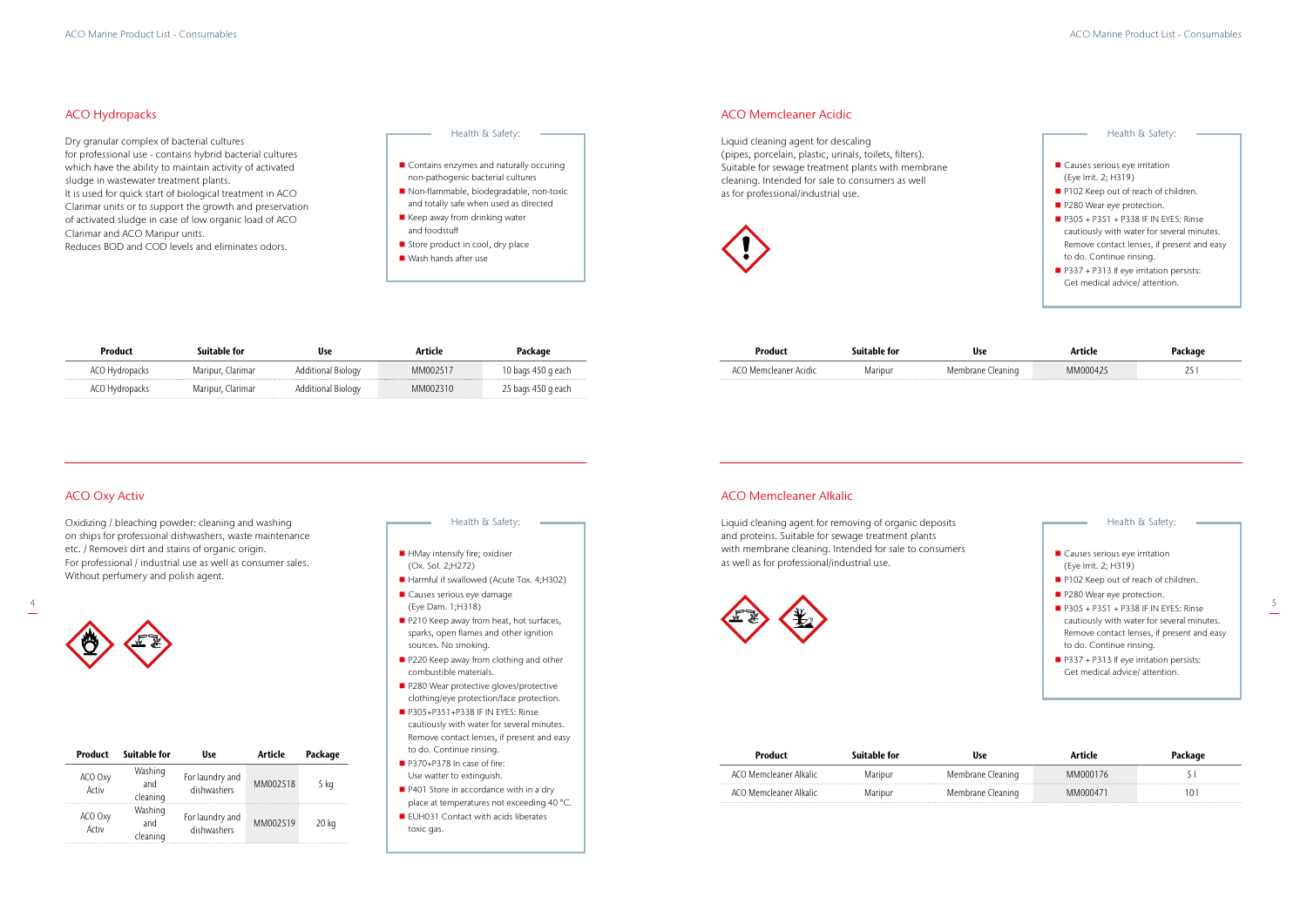

| <b>VVIII VIII VIII V</b> |  |
|--------------------------|--|
|                          |  |
|                          |  |
|                          |  |

Removal of residual chlorine, preservation of filtration membranes for long-term shutdown on cruise ships.



Emulsion to promote the formation of activated sludge flakes. It is used in dewatering units of surplus sludge. Suitable for sewage treatment plants with membrane cleaning. Intended for sale to consumers as well as for professional/ industrial use.

Chemical precipitation of phosphorus from the sewage water, disposal of floating fibrous sludge, improving the sedimentation properties of activated sludge.

### ACO P Reducer

| <b>Product</b> | Suitable for | Use        | Article  | Package |  |
|----------------|--------------|------------|----------|---------|--|
| ACO            | Maripur      | Phosphorus | MM001656 | 20 kg   |  |
| P Reducer      |              | Removal    |          |         |  |

- $\blacksquare$  Harmful if swallowed (Acute Tox. 4; H302)
- Causes serious eye damage (Eye Dam. 1;H318)
- $\blacksquare$  P280 Wear suitable protective gloves, clothing, and eye/face protection.
- P305+P351+P338 IF IN EYES: Rinse cautiously with water for several minutes. Remove contact lenses, if present and easy to do. Continue rinsing.
- P310 Immediately call a POISON CENTRE or a doctor.
- P501 Dispose of contents/container as hazardous waste.
- $\blacksquare$  EUH031 Contact with acids liberates toxic gas.

### ACO Stabil and a second second second second second second second second second second second second second second second second second second second second second second second second second second second second second se

| <b>Product</b> | <b>Suitable for</b> | Use             | Article  | Package |
|----------------|---------------------|-----------------|----------|---------|
|                |                     | Long-term       |          |         |
| ACO Stabil     | Maripur             | Preservation of | MM005667 | 5 kg    |
|                |                     | Membranes       |          |         |
|                |                     | Long-term       |          |         |
| ACO Stabil     | Maripur             | Preservation of | MM000814 | $25$ kg |
|                |                     | Membranes       |          |         |

- $\blacksquare$  Waste water treatment for WWTP of river and sea transport
- $\blacksquare$  May be corrosive to metals (Metal Corr.1;H290)
- Causes serious eye damage (Eye Dam.1;H318)
- P280 Wear protective gloves, protective clothing, goggles or face shield.
- n P305+P351+P338 IF IN EYES: Rinse carefully with water for several minutes. Remove contact lenses, if present and if easy to remove. Continue rinsing.
- $\blacksquare$  P310 Immediately call a toxicological information center or physician
- P406 Store in a corrosion-resistant packaging with a durable inner layer
- **P501 Dispose of contents/container** as hazardous waste.



### Health & Safety:

| tor        | <b>Usc</b>            |         |       |
|------------|-----------------------|---------|-------|
| 'ewaterinc | - apbulc<br>mickening | IMOO) 2 | 25 kg |